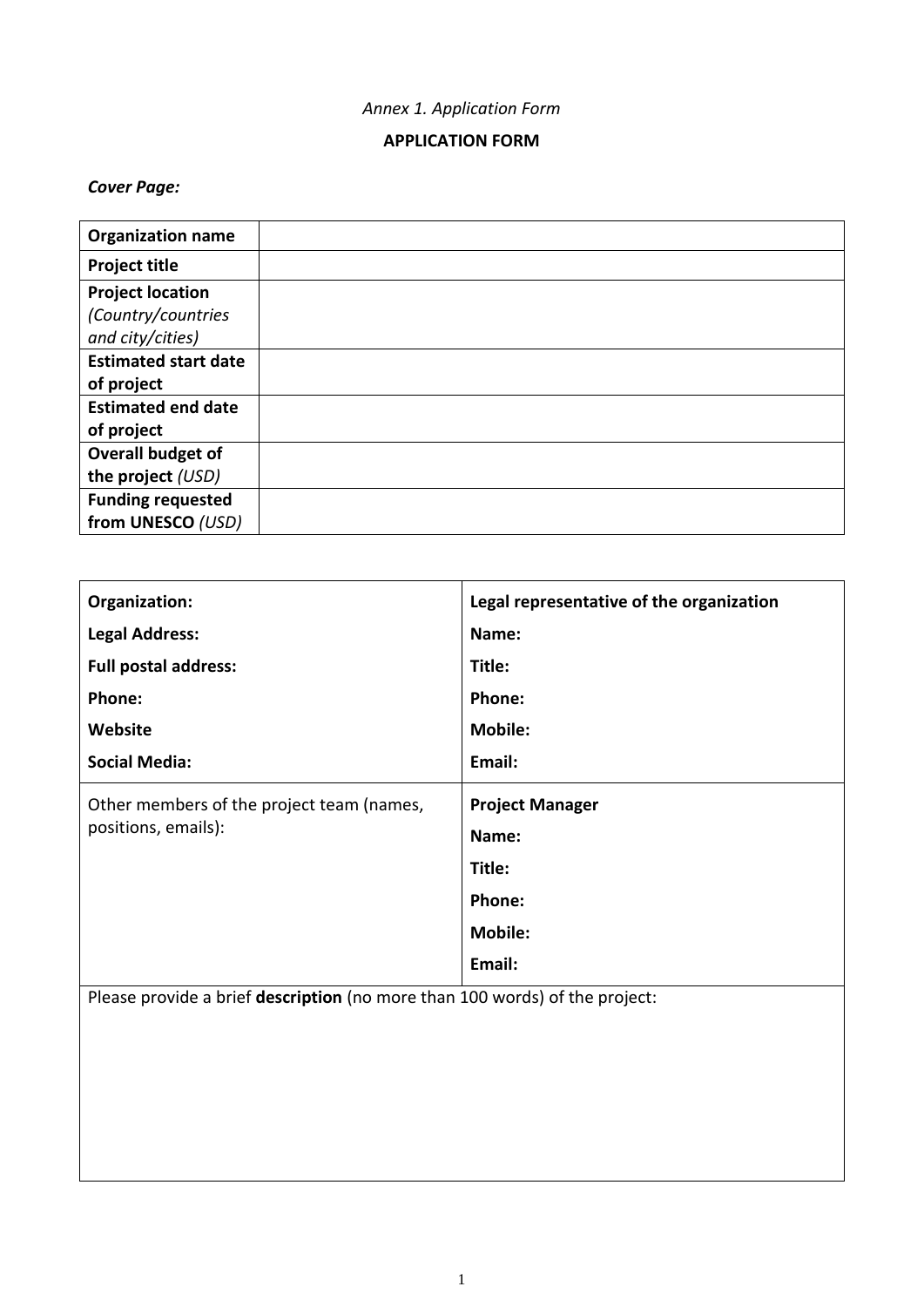### *1. PROJECT OVERVIEW*

**Background**. What is the issue/problem/part of the problem your project will address? What are the causes of the problem, and what are its effects? Please explain the context that is directly related to your project (minimum 200 words and maximum 500 words) .

**Relevance**. Why is it important to solve this problem/issue? How will the project provide the desired solutions? Please explain in minimum half a page, maximum one page only the issue/problem that is directly related to your project.

**Partnerships**. If you are implementing this project in partnership other organization(s)/ institution(s), please provide: Name of the organisation, country, person of contact, mobile, email. Describe the organisation's role in the project and specify if this partnership is formal or informal.

Risk and risk management<sup>1</sup>. Please describe any potential risks involved in implementing your project and what is being done to minimize these risks.

| Potential Risk <sup>2</sup> | <b>Probability of</b><br>occurrence <sup>3</sup> | <b>Measures to minimise the</b><br><b>Potential</b><br>probability of occurrence and/or<br>impact on<br>project <sup>4</sup><br>the potential impact on project: |  |  |  |  |
|-----------------------------|--------------------------------------------------|------------------------------------------------------------------------------------------------------------------------------------------------------------------|--|--|--|--|
|                             |                                                  |                                                                                                                                                                  |  |  |  |  |
|                             |                                                  |                                                                                                                                                                  |  |  |  |  |
|                             |                                                  |                                                                                                                                                                  |  |  |  |  |

## *2. OUTREACH*

<u>.</u>

**Publicity**. What methods and tools will you use to inform the target audience and the general public about the progress of the project and its results?

*Please check all that apply and add as needed:*

| <b>Media Type</b> | <b>Frequency</b> | Please describe how this media tool will be<br><b>Anticipated number</b><br>used to reach your target audience and/or<br>of people reached<br>the general public |  |  |  |
|-------------------|------------------|------------------------------------------------------------------------------------------------------------------------------------------------------------------|--|--|--|
|                   |                  |                                                                                                                                                                  |  |  |  |
|                   |                  |                                                                                                                                                                  |  |  |  |
|                   |                  |                                                                                                                                                                  |  |  |  |

Visibility of UNESCO's support: If your organization is selected, ensure that UNESCO involvement and its financial assistance are acknowledged in all publicity material, such as reports and web pages, that results directly from this activity. The organization and UNESCO shall agree upon appropriate arrangements for informing the public and, where necessary, the Press.

<sup>&</sup>lt;sup>1</sup> An uncertain event or set of events that, should it occur, it will negatively affect the achievement of the objectives.

<sup>2</sup> Please make sure you list internal and external risks associated with each objective.

<sup>3</sup> Indicate value: 1 – Improbable; 2 – Possible; 3 – Probable.

<sup>4</sup> Indicate value: 1 – Low impact; 2 – Medium impact; 3 – Major impact.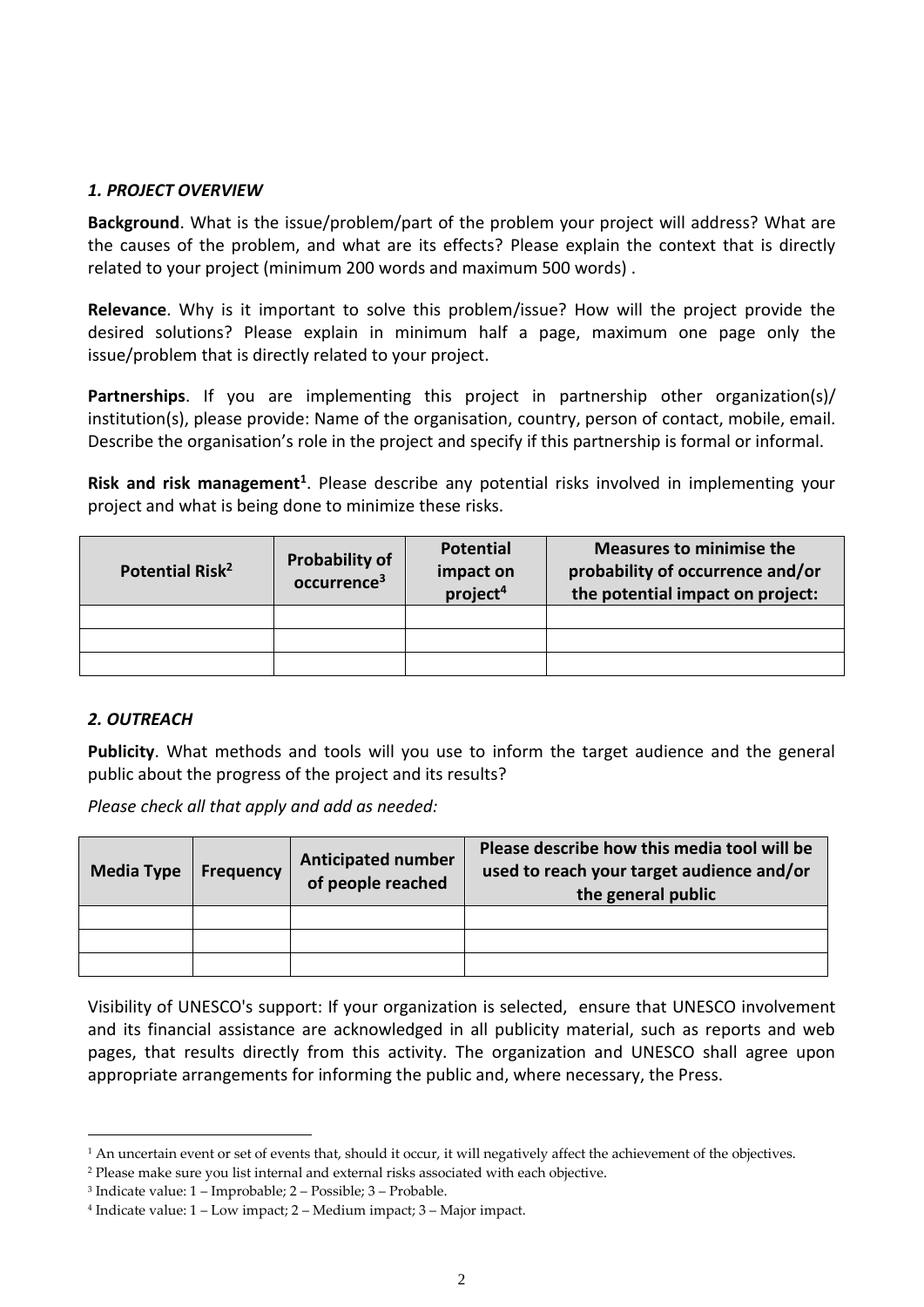## *3. TARGET GROUPS AND ACTIVITIES*

Please indicate the intended **target groups** for this project. This should reflect the **primary target groups** of the project only.

Please indicate the **activities** you are planning to implement in your project. For each activity, also mark the following: 1) Estimated number of occurrences of the activity; 2) The target group(s) involved; and 3) The number of participants per target group (indicate the number of people for each target group listed).

|                | <b>Name of Activity</b> | <b>Estimated Number</b> | <b>Target Group(s)</b> | <b>Number of</b><br>participants<br>per target<br>group |
|----------------|-------------------------|-------------------------|------------------------|---------------------------------------------------------|
|                |                         |                         |                        |                                                         |
| $\overline{2}$ |                         |                         |                        |                                                         |
| $\overline{3}$ |                         |                         |                        |                                                         |
| $\overline{4}$ |                         |                         |                        |                                                         |
| 5              |                         |                         |                        |                                                         |
| 6              |                         |                         |                        |                                                         |

**Please describe each activity (maximum 500 words).** 

**Timeframe of Activities**. Please provide the timeframe for each activity (mark"x" under the month each activity will take place). Activities should be listed in chronological order; month 1 signifies the first month of the project. Please note that the "activity type" listed should correspond to the categories indicated above:

|                | No. Activity | Month*       |             |                         |                         |   |
|----------------|--------------|--------------|-------------|-------------------------|-------------------------|---|
|                |              | $\mathbf{1}$ | $2^{\circ}$ | $\overline{\mathbf{3}}$ | $\overline{\mathbf{4}}$ | 5 |
| 1              |              |              |             |                         |                         |   |
| $\overline{2}$ |              |              |             |                         |                         |   |
| 3              |              |              |             |                         |                         |   |
| $\overline{4}$ |              |              |             |                         |                         |   |
| 5              |              |              |             |                         |                         |   |
| 6              |              |              |             |                         |                         |   |

*\*) add number of month as necessary*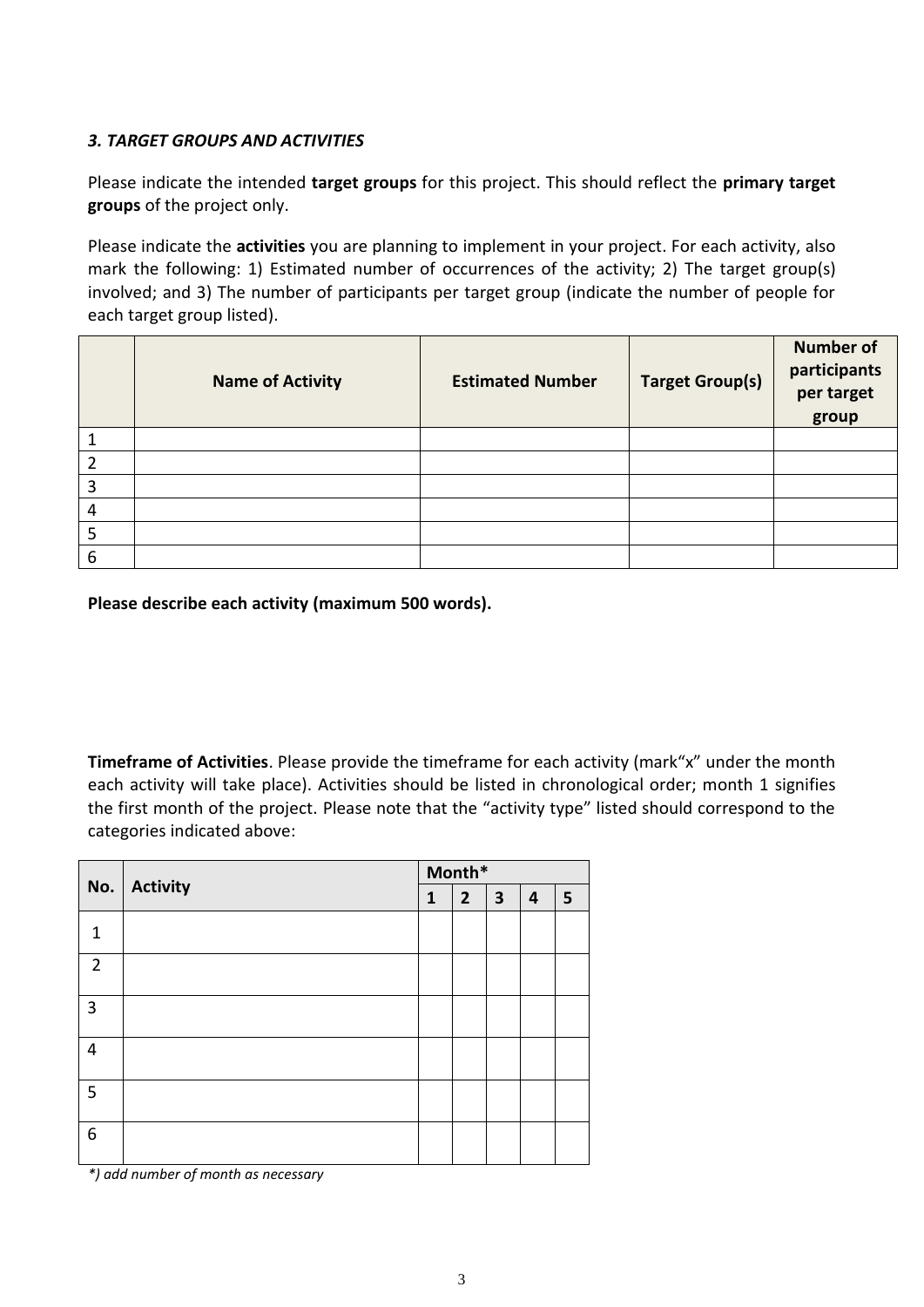### *4. ORGANIZATION DESCRIPTION*

| Country of registration                 |  |
|-----------------------------------------|--|
| Registration number                     |  |
| Date of registration                    |  |
| Issued by                               |  |
| Registered as: (e.g. foundation,        |  |
| association, governmental organization, |  |
| etc.)                                   |  |
| Name of organization's official bank    |  |
| account*                                |  |
| Bank account number                     |  |
| Bank name and address                   |  |

*\*) If your organization is selected, bank documentation will be required for further process. Please note that the name of the bank account's beneficiary should match the name of the organization. Personal account will not be accepted.*

### **Mission**. A short statement about the missionand the goals of your Organization (max. 200 words)

**Governance of the Organization**. Provide the structure of your organization, number of people working in your organization, their status (e.g. fixed term staff, project-based, volunteers)

#### *5. BUDGET*

Provide a detailed proposed budget in a table (or in a separate file in Excel format)